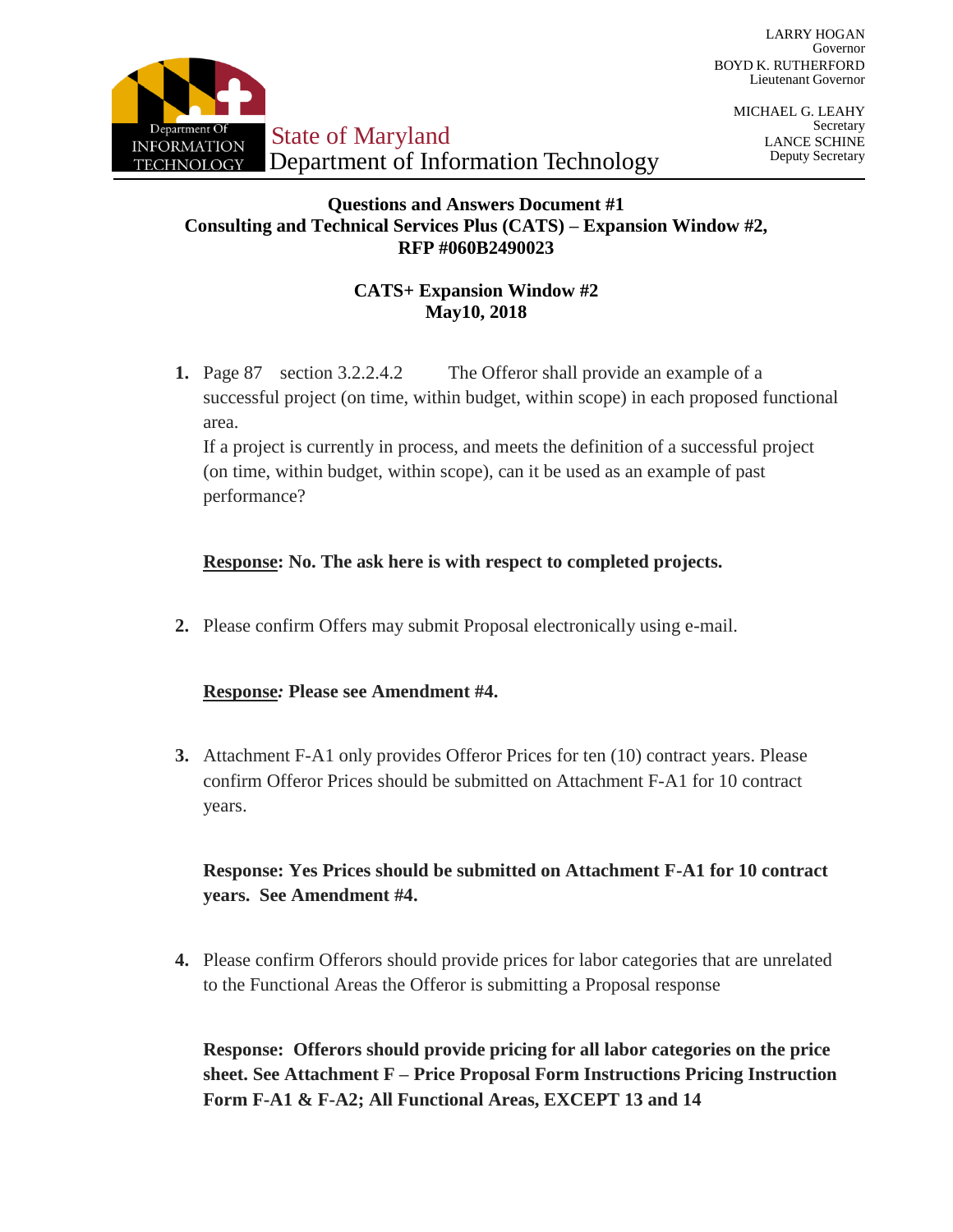

**5.** Question: Discrepancy in submission instructions Section 1.11.4 "Proposals may not be submitted by e-mail or facsimile." This contradicts 3.1.3A "Electronic means includes e-mail..."

## **Response: Please see Amendment #4.**

**6.** Attachment D states " The Contractor shall achieve the MBE subcontracting goal and any sub-goals established for each individual Task Order Agreement (TOA), by subcontracting to one or more MDOT-certified MBEs a sufficient portion of the Task Order Request for Proposal (TORFP) or Request for Resume (RFR) scope of work". How is this attainable if the TORFP or RFR is only for one person??

# **Response: If the Solicitation requirement is for three or less resources it will not have an MBE Goal.**

**7.** Attachment D states "prime contractor — including an MBE or a certified Small Business Reserve (SBR) prime contractor — must accomplish an amount of work not less than the MBE subcontract goal with certified MBE subcontractors". If the Prime Contractor is certified, are they required to also subcontract a minimum amount of work? How is the subcontracting goal attainable if the State of Maryland agencies make the sole determination of who to select on resumes for an award?

# **Response: If the prime is MBE Certified, the Prime may satisfy 50% the MBE goal for the TORFP/RFR. The State does not select the subcontractor.**

**8.** How are the MBE goals accounted for if non-Maryland state agencies us the contract mechanism

# **Response: The MBE goals do not apply to non-State Governments or Agencies who use this contract?**

**9.** The attachments include "N-Performance Bond". Please confirm this is not applicable and the attachment does not apply.

### **Response: Attachment N – Performance Bond is not a required submission for**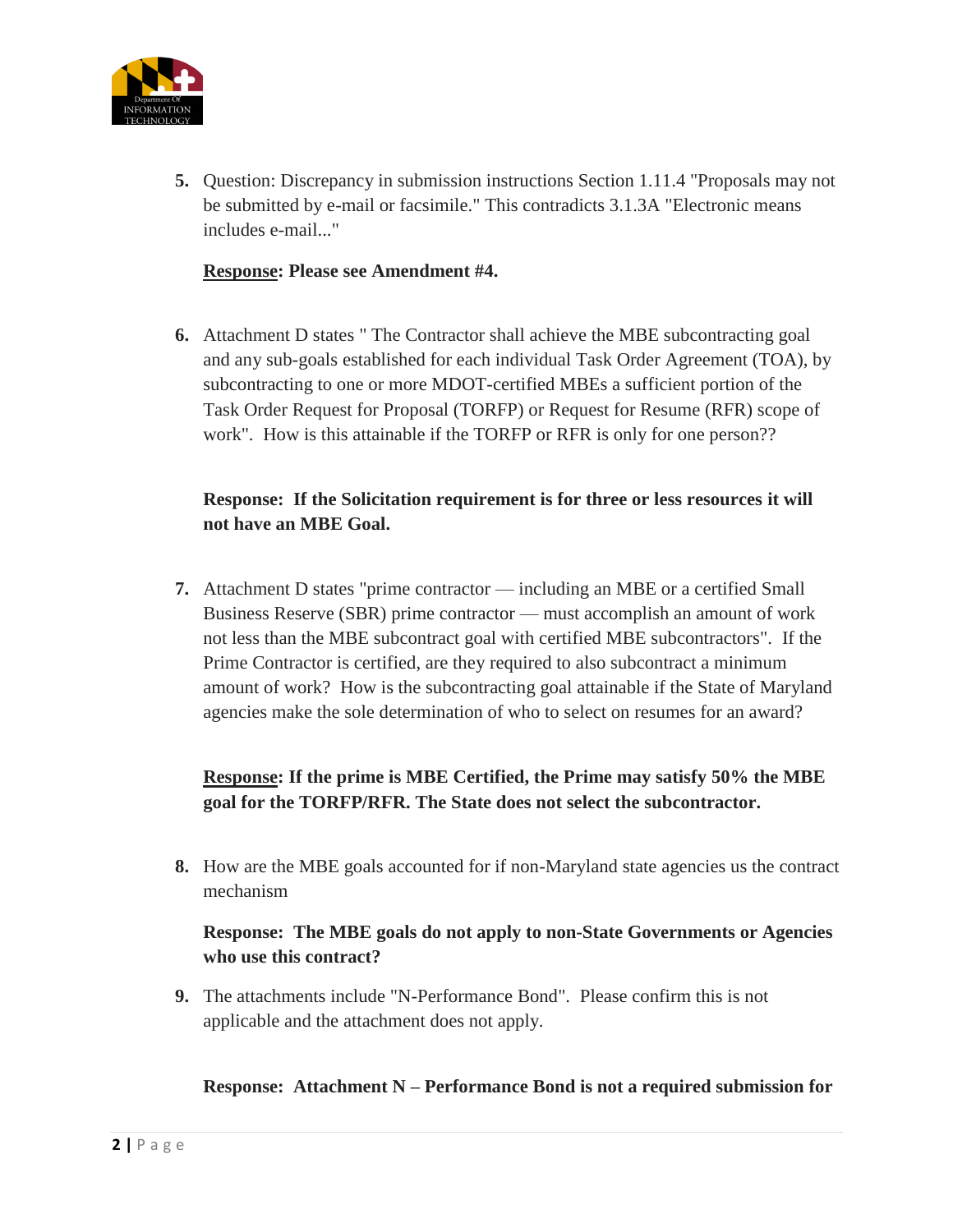

**this RFP**.

**10.** Attachment E, Page 162, Question 14 indicates that only MBE Attachment D-1A is required with the proposal submission; however, Attachment D, Page 135 indicates "The following Attachments D-1A through D-5 are sample forms and do not need to be completed or submitted with Offeror's response to this RFP." Please clarify which is correct.

# **Response: ATTACHEMENT D-A is a required submission for this RFP.**

**11.** Section 2.7.7. Notification of Insurance after Award states that the "recommended awardee must provide a certificate of insurance with the prescribed limits set form in 2.7." Section 3.2.2.5 Insurance Submission indicates a current certificate of insurance described in Section 2.7. What if the current limits (e.g., crime) are not on the current COI? Insurance providers will require applications and analysis of quotes for a contract prior to providing the additional coverage. Please clarify what is expected for inclusion with the proposal response.

# **Response: See Section 2.7 Insurance Requirements for a complete description of what should be on the Certificate of Insurance at the time of the proposal submission.**

**12.** Section 2.7.3 and 2.7.4 "Employee Theft Insurance" with "minimum limits of \$1,000,000 per occurrence." Can this be satisfied by Errors and Omissions coverage?

**Response: It depends on particular inclusions and exclusions. Errors and Omissions policies typically exclude theft.**

**13.** Attachment E , Page 164, Question 32 indicates that subcontractors do not need to be lined up. Is the prime vendor still able to meet the MBE subcontracting goal for proposal evaluation without lining up and proposal specific subcontractors in the proposal response?

**Response: Yes. See Section 1.24 of this RFP.**

**14.** Attachment E, Page 164, answer to question 34. references "see RFP Section 3.4.2.5." Did you mean 3.2.2.5 as there is no 3.4.2.5.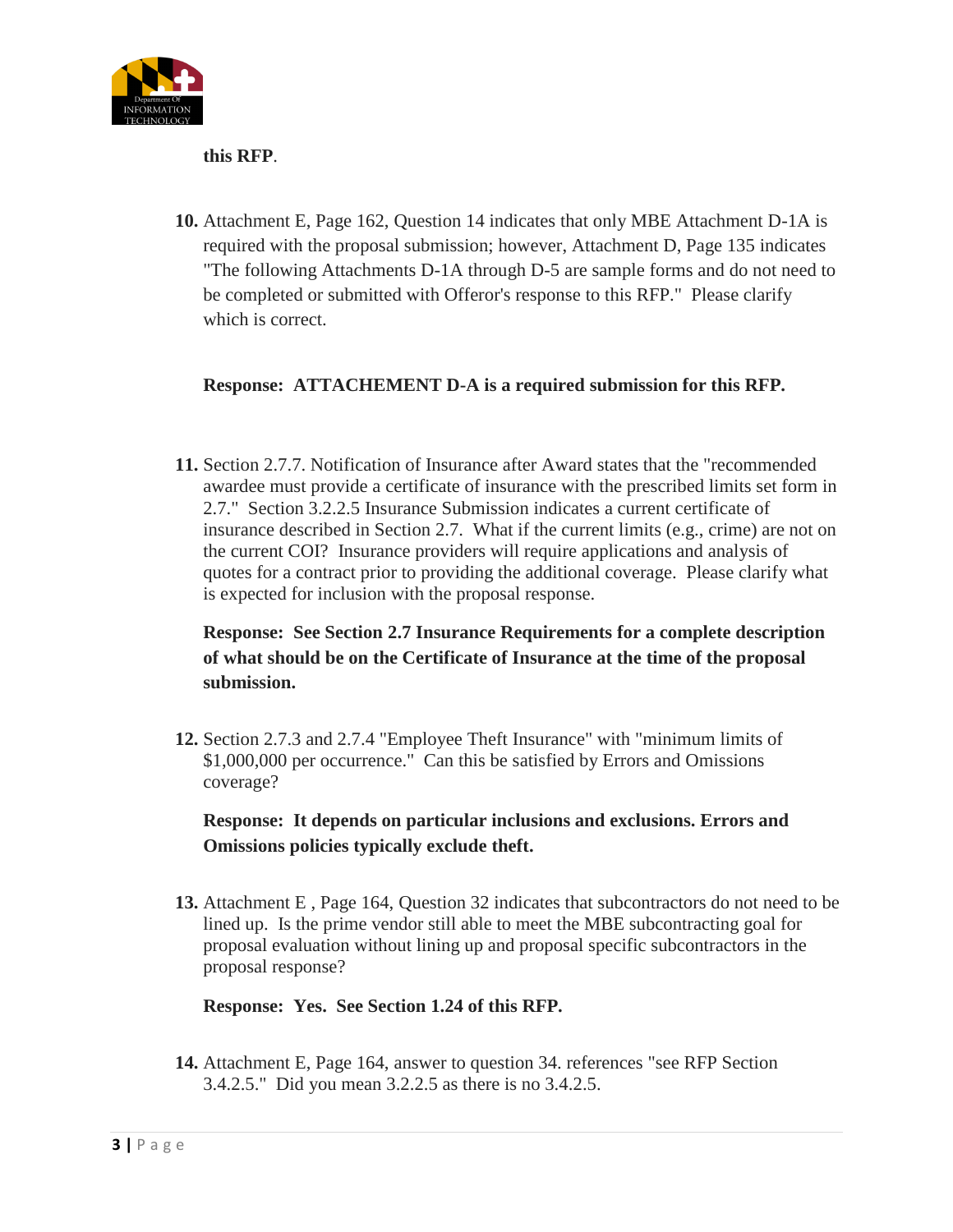

## **Response: See Amendment 4.**

**15.** The MBE requirement states that a prime must subcontract with an MBE; e.g., Attachment E. Question 74 "An MBE goal can only be satisfied by subcontracting; even an MBE Prime must subcontract with an MBE." Please explain how this 20% MBE sub-goal is attainable if the prime only receives a RFR and or task order award for one, two or three people and the State makes the sole determination of who to select for award?

## **Response: See response to Question No. 7.**

**16.** Please clarify the requirement of the sub-goals for 8% Women-owned, 7% African American-owned and 2% Hispanic American-owned. Does this mean that of the 20% MBE, 8% is with a Women-owned subcontractor, 7% is with an African American-owned subcontractor and 2% is with a Hispanic American-owned? How is this goal attainable at the RFR TOPR level given that the prime has no control over who is selected from the State?

## **Response: See Section 1.24 Minority Business Enterprises of the RFP.**

**17.** Does the MBE subcontract and sub-subcontract goal requirement apply to other non-State Governments or Agencies who use this IT CATS master contract?

### **Response: See response to Question 8**.

**18.** Is there any benefit for the prime vendor to be a certified MBE for the submission of a proposal?

### **Response: See Response to Question 7.**

**19.** Please confirm that if an electronic technical and price proposal are submitted that hard copy paper proposal(s) is not required. Section 1.11.4 states that proposals may not be submitted by email; however, Section 3.1.3 and 3.1.4 provides for E-mail submissions. Please clarify.

### **Response: See Amendment #4**.

**20.** Are electronic signatures acceptable or do the pages need to be printed, signed in ink and scanned for the proposal responses?

### **Response: Electronic signatures are acceptable.**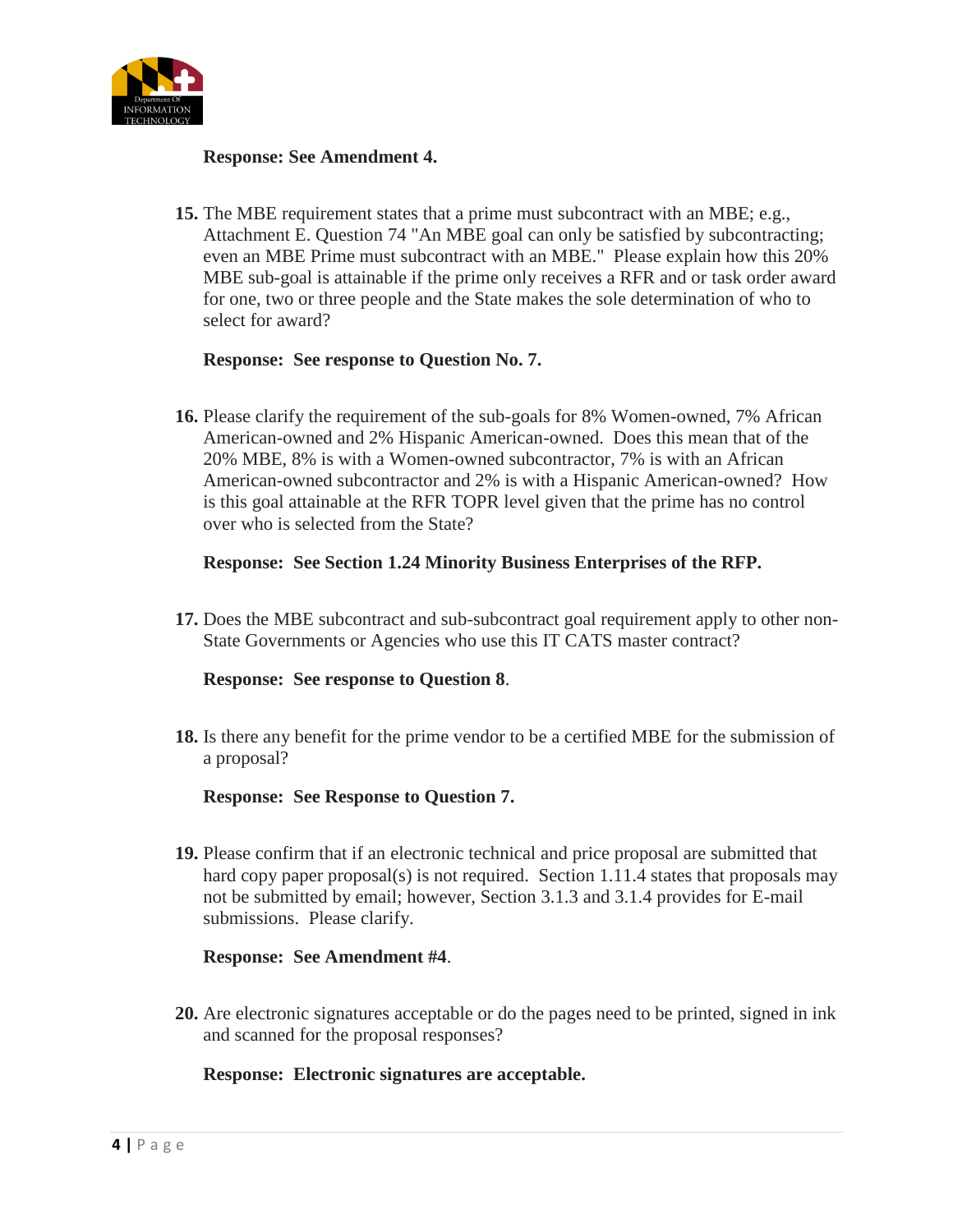

**21.** Please provide the email address of where to submit electronic proposal responses. Should they be sent to [catsplus.doit@maryland.gov?](mailto:catsplus.doit@maryland.gov)

**Response: See the Key Information Summary Sheet**.

| <b>Send Proposals to:</b> | Gayle Mealy                |
|---------------------------|----------------------------|
|                           | Catsplus.doit@maryland.gov |

**22.** Since the proposals will be password protected, can they be submitted in one email?

**Response: No, password should not be submitted with the proposal. Please see Section 3 – Proposal Format.**

**23.** When is the password to the proposal response requested and by who?

**Response: If both technical and financial proposals are received by the deadline, the Procurement Officer ("PO") will request the password to your technical proposal only. If your technical proposal is deemed reasonably susceptible for award, the PO will then request the password to your financial proposal.**

**24.** Section 1.20 indicates that "all subcontractors shall be identified ... shall be included in the Offeror's Proposal". This contradicts answers to questions in Attachment E. Please clarify which is correct.

#### **Response: Section 1.20 is at the secondary level of competition**.

**25.** Section 3.2.2.4 sub-section 2. indicates that the "Offeror shall provide an example of a successful project...in each proposed functional area." Please clarify that this requires 17 separate projects (and a reference for each); i.e., one for each category proposed.

## **Response: Offerors must demonstrate past performance and a reference for each Functional Area the Offeror is proposing**.

**26.** Section 3.2.2.4 sub-section 4 indicates State of Maryland Experience. If a vendor has experience with WSSC, should that be included in this section since they are in the State but not a State agency?

**Response: Offerors should list State of Maryland Experience with any Government entities of the State of Maryland.**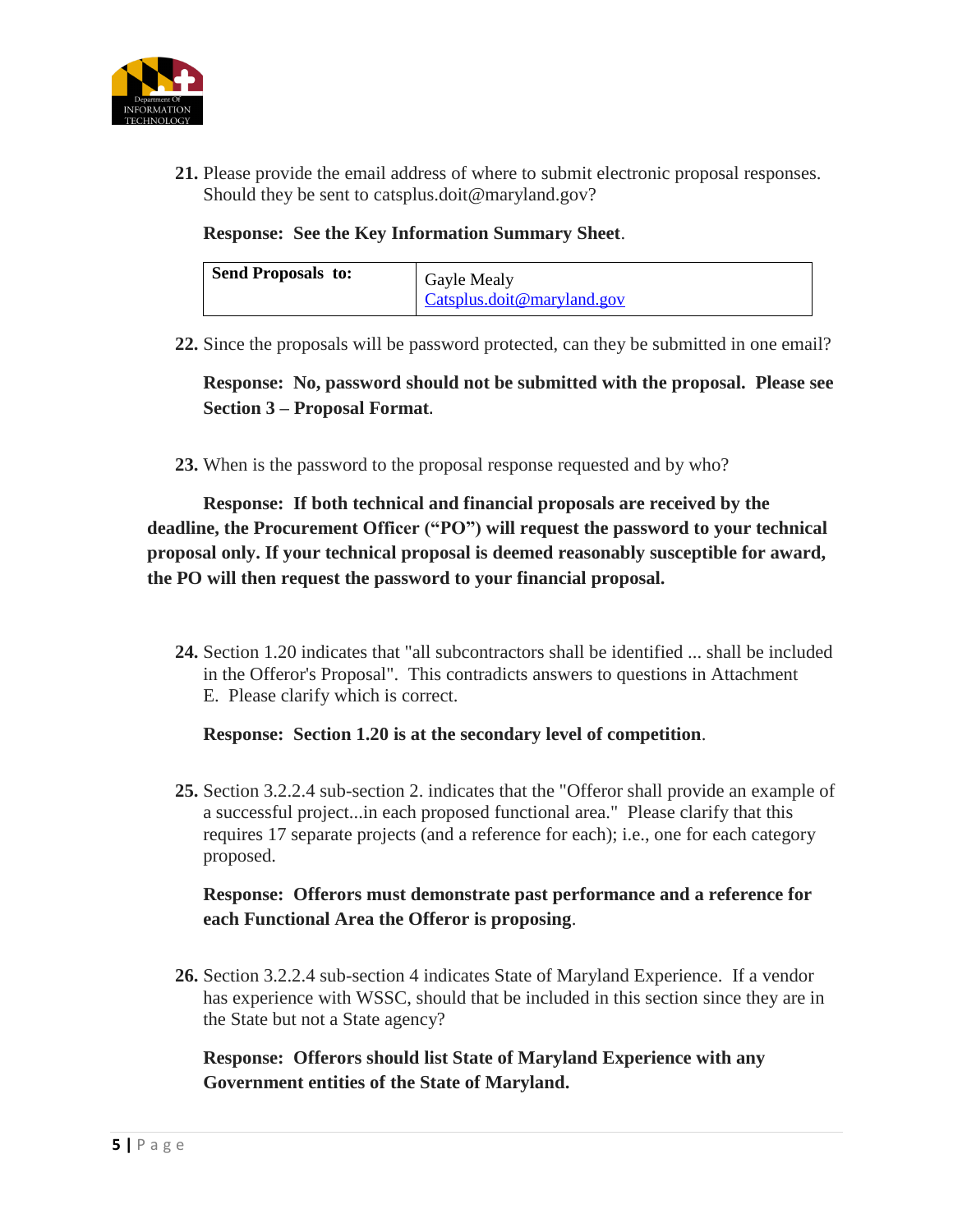

**27.** Is there a page limit for the technical proposal?

## **Response: No.**

**28.** Question: Per RFP Section 3.2.2.2 Executive Summary: "*The Offeror shall condense and highlight the contents of the Technical Proposal in a separate section titled "Executive Summary.*"

Is the intent to have a subsection with the same name?

### **Response: No.**

**29.** Under Section 3.2.2.4 Past Performance it states, "*3. For each example project provided, the Offeror shall include a supporting reference with the following information: a. Name of client organization; and, b. Name, title, and current telephone number of point of contact for client organization.*"

For projects performed as a Subcontractor, can supporting references be used from the Prime contractor, which is the client organization for the Subcontractor?

### **Response: Yes.**

**30.** Section 1.11.4 states, "Proposals may not be submitted by e-mail or facsimile." Section 3.1.3 states, "*Offerors may submit Proposals by electronic means as described. A. Electronic means includes e-mail to the Procurement Officer address listed on the Key Information Summary Sheet.*"

These statements are conflicting. Therefore, can Government confirm if e-mail is how we should submit the proposal?

**Response: See Amendment #4.**

**31.** Under Section 3.1.4 E-mail submissions it states, "*C. The State has established the following procedure to restrict access to Proposals received electronically: all Proposal documents must be password protected, and the password for the Technical Proposal must be different from the password for the Financial Proposal. Offerors will provide these two passwords to DoIT upon request or their Proposal will be deemed not susceptible for award.*"

At what time will Government request these passwords or should they be provided at the time of proposal submission?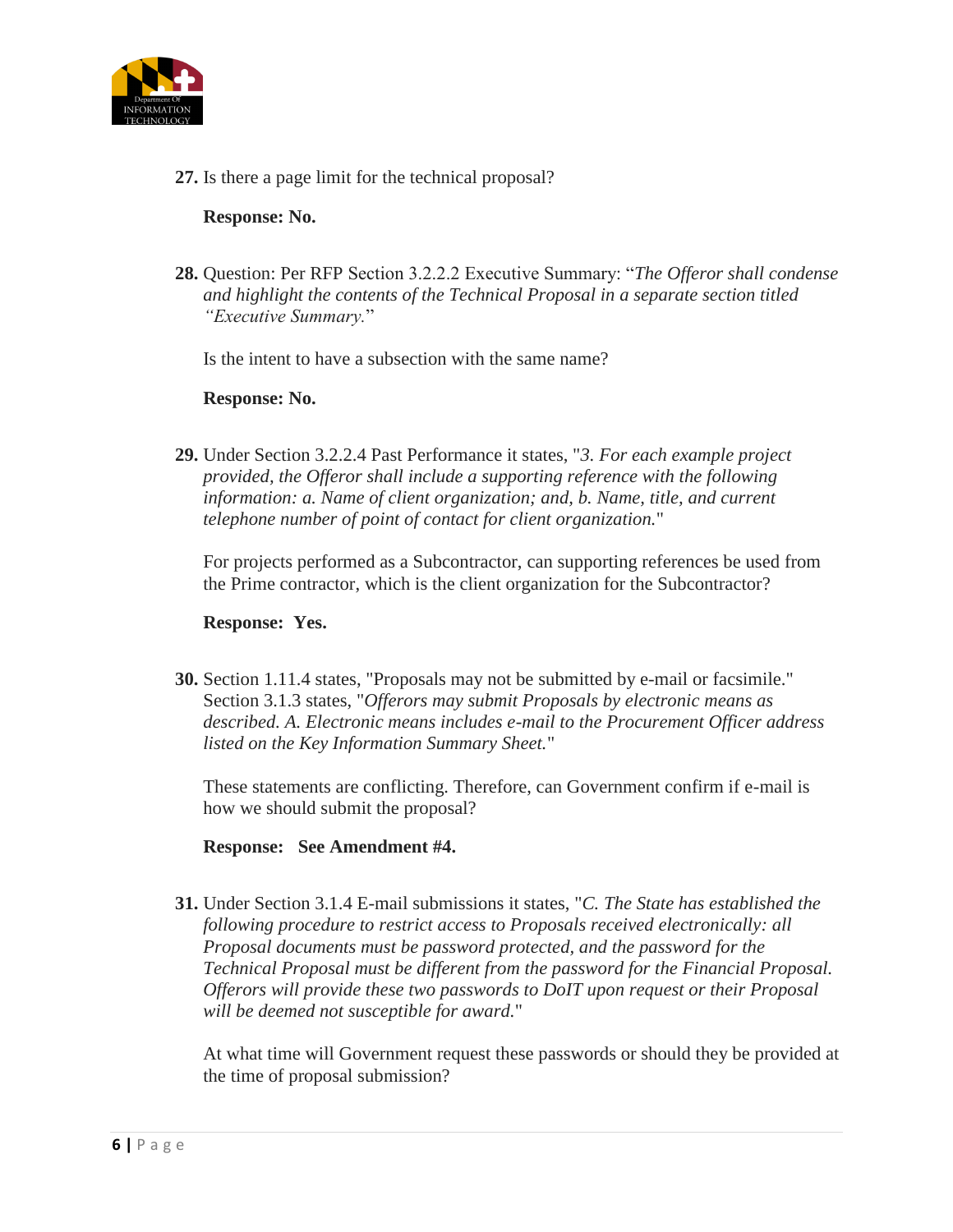

### **Response: See response to Question 24.**

**32.** Attachment T Reference Evaluation Sheet Instructions state, "*Offerors will be required to submit a Reference Evaluation Sheet for each proposed functional area(s).*" However, the Reference Evaluation Sheet allows the reference to "*Choose any/all from below*" list of Functional Areas.

Since each reference can choose multiple Functional Areas, is our interpretation correct that each reference must only complete 1 Reference Evaluation Sheet?

#### **Response: Yes.**

**33.** Some of the job functions require creating systems - will these systems be allowed to be created in third-party cloud environments like Microsoft Azure and AWS?

#### **Response: This will be addressed at the Secondary level of competition.**

**34.** Section 2.3.2 B 3 says offeror will be responsible for potentially "developing site content" and gives a few examples. Can the State provide more examples and would an example include written content such as articles?

### **Response: This will be addressed at the Secondary level of competition.**

**35.**) 2.3.5 B 4 What does the state mean by "design specifications to code"?

### **Response: Section 2.3.5 B; are Examples of Potential Services.**

**36.** 2.7.2 and 2.7.3 - Can these requirements be waived for remote contractors?

#### **Response: No.**

**37.** 3.3 and 4.3 "Offerors must propose pricing for all labor categories to be considered for Award" => Does this include labor categories that we are not pursuing/have no expertise in?

#### **Response: Yes.**

**38.** Will reference letters be acceptable in lieu of the forms?

### **Response: No.**

**39.** The RFP document ends on page 90 and the Attachment Table of Contents starts on page 97. Are there pages 91-96?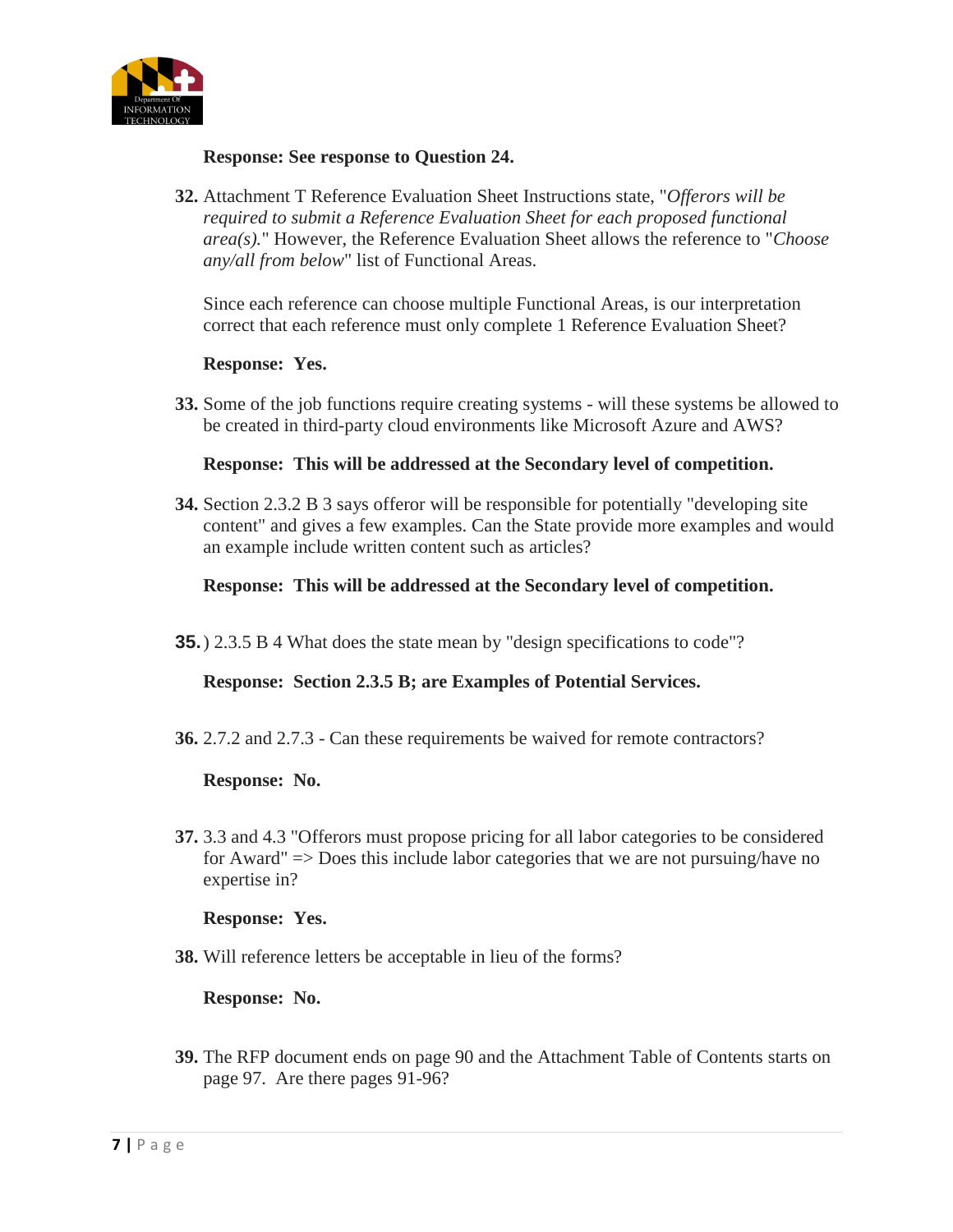

### **Response: No.**

**40.** RFP page 85 If submitting proposal electronically. Can document be submitted as pdf and zip files? To make sure that we mapping the content to the RFP for the technical and price volumes correctly. Is it correct that the technical volume should be titled as 3.2 Technical proposal; 3.2.1 transmittal letter; 3.2.2.1 Title and Table of Content etc? For 3.2.4 Past Performance how would we number to map back to the functional areas? For example, 2.3.1 Functional Area One - Enterprise Service Provider (ESP).

**Response: Yes PDF and Zip files are acceptable. Functional areas should be referenced in section 3.2.2.4 Past Performance.** 

**41.** If forms are to be submitted after contract award will the list be sent when informed of award? For

## **Response: See Section 2.7.7.**

**42.** MBA participation goals - is it acceptable to bid as a prime contractor, certified 8a small business located in the State of Maryland without any subcontractor and not as a joint venture? Will more points be given if you have subcontractors?

### **Response: See section 1.24.1 of the RFP.**

**43.** Since there is a goal of 20% for MBE subcontractor. Now if a firm is bidding to be a Master Contractor and they are themselves registered as MBE registered with MDOT even then it is necessary for that firm, they needs to involve any other subcontractor to fill the purpose of goal?

### **Response: See section 1.24.1 of the RFP.**

**44.** Does teaming with other companies make sense at the Master Contract level? Answer: No. Do I need to line up subcontractors before I submit my proposal? Answer: No.

Referring to above two questions, do we need to include or involve subcontractor in our proposal submitting in this expansion window 2?

### **Response: No, see section 1.24.1 of the RFP.**

**45.** Would the State please confirm that the MBE Attachment D-1A is required for submission with an Offeror's proposal? Answer: RFP Section 1.24 provides instructions to Offerors to submit Attachment D-A1 CATS+ Master Contractor Acknowledgement of Task Order MBE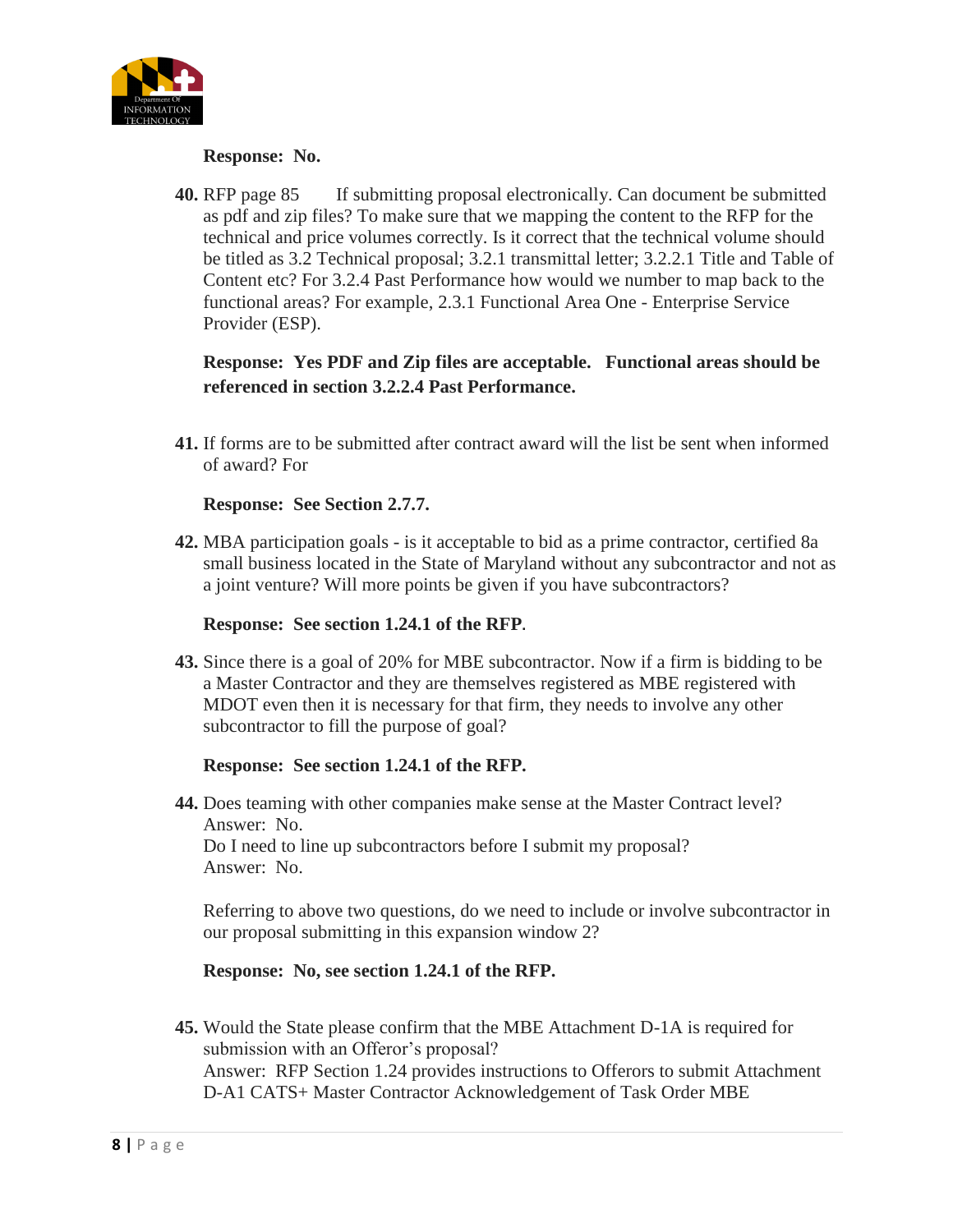

Requirements) at the time the technical response to the RFP is submitted. This is again stated in RFP Section 3.4.2.6, Item 2 of Required Submissions. The form must in no way be edited. Failure to submit Attachment D-1A will result in the State's rejection of the Offeror's Proposal to the RFP. Referring to above point, It is mandatory to submit the attachment D-1A wherein we have to fill subcontractor information?

**Response: See Response to Question 10.**

## **46.** Page 87 (3.2.2.4 Past Performance) -

This section shall include the following: The Offeror shall provide evidence of its capabilities to provide the services outlined in Section 2.3 of this RFP for each functional area proposed**.**

Can the state clarify what is an acceptable form of evidence to meet the past performance requirements.

# **Response: The offeror should demonstrate experience in any functional area they are proposing.**

**47.** . Regarding the email submission of the proposals (technical & financial): Will a bidder receive a confirming receipt from you before the deadline? When will you ask a bidder for the passwords to protect the proposals and what communication channels will be used to obtain them? Will a Technical Proposal in Adobe pdf format be accepted? Will the Price Proposal accept in Excel format only?

**Response: The State will send a confirming receipt of the Proposals received. After the closing date and time the Procurement Officer will via email request the passwords for the Proposals. Both Adobe pdf and Excel are acceptable formats.** 

- **48.** I would like to add a few more questions regarding this bid.
	- 1. Is DoIT looking for COTS or a custom solution?
	- 2. Is there a current contract with a vendor?
	- 3. If so, where can we obtain a copy of that contract

**Response: 1.No. 2. This is an expansion window for the CATS+ Master Contract.** 

**2. There are 625 Contractors on the CATS+ Master Contract that are eligible to participate in a secondary level of competition on future opportunities under the CATS+ Master Contract. 3. Please see**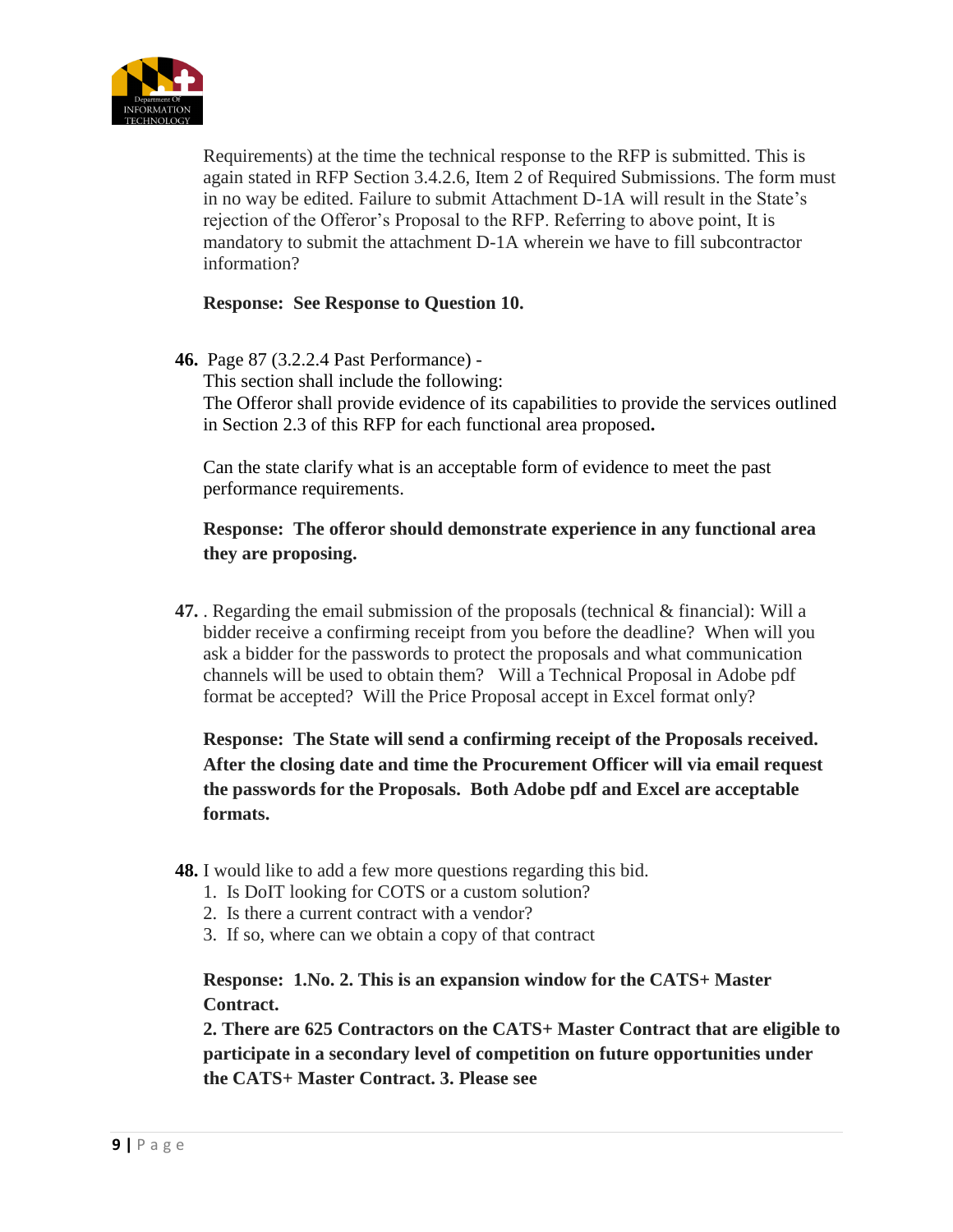

**<http://doit.maryland.gov/contracts/Pages/CATSPlusHome.aspx> for more information on CATS+.**

**49.** . During our submission of our proposal can we propose subcontractors to be added in the Master Contract?

**Response: See response to Question #10. Subcontractors are not a required submission for this RFP.**

**50.** Our MBE Certification is in process, can we utilized it after the award ?

**Response: Yes.** 

**51.** Also, Per the 'Expansion window notification' document it says that MBE businesses must send the documents contained in the 'RFP Requirements' section (page 11), Are the document mentioned below the ones that we need to present as a first step in the process of becoming a CAT contractor with you? *1.24.1 RFP Requirements*

*Each Offeror shall complete, sign and submit, without edits, Attachment D-A-CATS+ Master Contract, Master Contractor, Acknowledgement of Task Order MBE Requirements at the time it submits its technical response to the RFP. Failure to do so will result in the State's rejection of the Offeror's Proposal to the RFP as not susceptible for award*

**Response: Yes.**

**52.** Section 1.19.1 provides instructions on how Offerors should indicate confidential and proprietary information. The Maryland Public Information Act, §4-335 provides that confidential financial information can be excluded from a public records request. §4-336 provides that financial information for an individual can be excluded from a public records request. Can Offerors therefore assume that if we mark financial information as confidential, it will not be disclosed to anyone submitting a request for information?

**Response: Requests under the Public Information Act for information falling within the confines of Sections 4-335 and 4-336 of the General Provisions Article will be denied.** 

**53.** If an Offeror is awarded a contract under for CATS+ Expansion Window 2, can the Offeror propose a subcontractor in response to a TORFP if that subcontractor was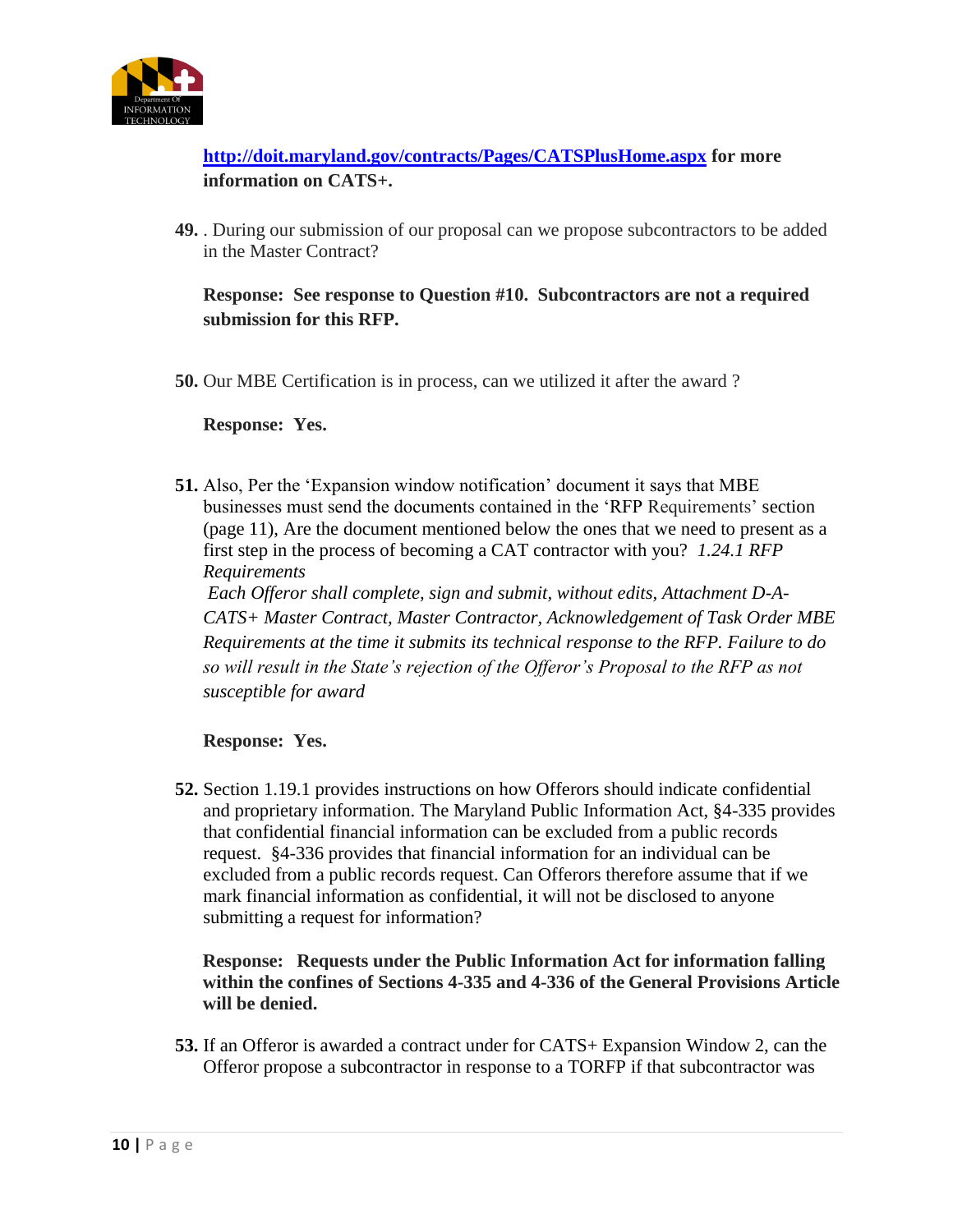

not in the Offeror's original proposal (i.e., can we add a new subcontractor after award)?

**Response: Yes..**

**54.** RFP Page 38, Section 2.7 – Insurance Requirements – are Offerors required to have the insurance policies in place at time of submittal, or only upon award of a Master Contract?

**Response: See section 2.7.7.**

**55.** RFP page 86, Section 3.2.2.3 – are there any size requirements for Offerors, such as minimum annual revenue or number of employees?

**Response: No.** 

**56.** RFP Page 87, Section 3.2.2.4, Past Performance – is there a minimum or maximum number of past performances Offerors must submit for each functional area? Will the State weight multiple past performances more heavily (i.e., 3 is better than 2) or is one relevant past performance sufficient to demonstrate the Offeror's capabilities in the functional area?

**Response: There is no maximum number of examples of Past Performance. There is no weighting at this master contract level.**

**57.** Attachment D-1A - Are we supposed to fill out and complete Section A and B with our RFP submission if you are not an MBE prime?

**Response: See response to Question #10.**

**58.** Attachment T - Are we supposed to submit a separate reference evaluation sheet for each functional area we are providing past performance?

**Response: No, one Reference sheet may be used for multiple functional areas.** 

**59.** For the Financial Proposal, would you like us to just fill in the spreadsheet or would you like it in the form of a word document with a title page?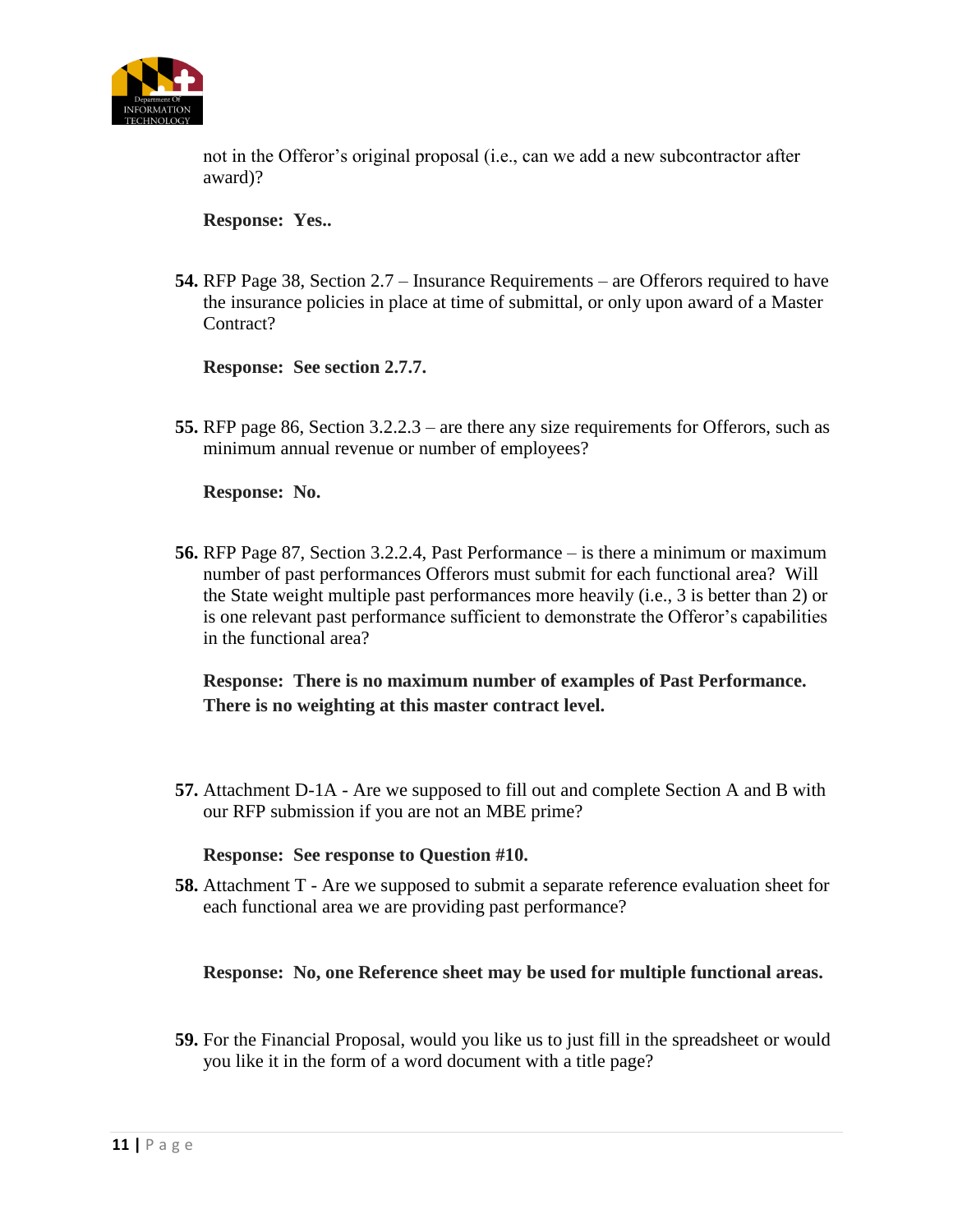

**Response: See Section 3.3 of the RFP.**

**60.** A) Do offerors have to provide a price for every Labor Category even if not bidding on all the Functional Areas? B) Will the vendors be evaluated on the pricing provided for Labor Categories associated with Functional Areas they are not bidding on?

**Response: A) Yes. B) There is no price evaluation at this master level. Prices submitted serve as a ceiling during the life of the master contract. Price evaluations will take place at the secondary level of competition.**

**61.** Do offerors need experience in every example/subsection listed under the Functional Areas in section 2? Or are the subsections just provided as guidance?

**Response: Examples of Potential Services are for guidance.**

**62.** Can each Reference Evaluation Sheet (Attachment T) be used across multiple Functional Areas?

**Response: Yes.**

**Are the MBE subcontractor goal percentages listed in the Key Information Sheet by group (Women-owned of 8%, African American-owned of 7%, and Hispanic American-owned of 2%) a strict requirement or is there flexibility to meet the overall 20% goal across groups?**

**Response: See Section 1.24 of the RFP.** 

**63.** Does the information in the Questions and Answers forms from the prior 2 RFPs apply to this new Expansion Window #2 (posted here: <http://doit.maryland.gov/contracts/Pages/ContractLibraryCATSPlus.aspx>

### **Response: Q&A's from previous RFP's may be used as a Guide.**

**64.** Does Offeror need to have References filled out and submit Attachment T directly to DoIT? Or Should they return to Offeror and be submitted with Offeror's Proposal?

**Response: Attachment T is a required submission that should be submitted with the Proposal.**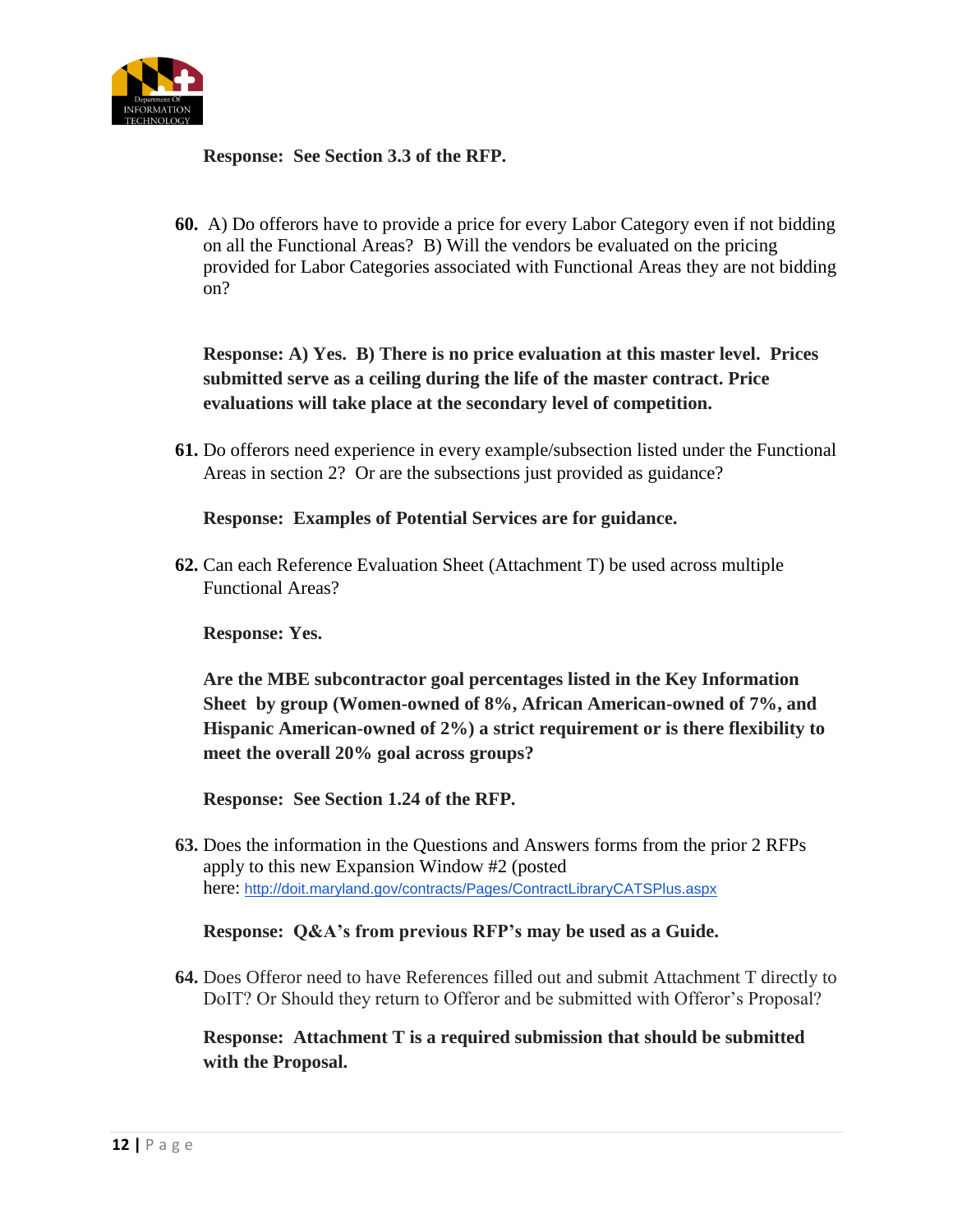

**65.** The RFP does not indicate a period of performance (PoP). The RFP states: "approximately ten years terminating on April 21, 2028". Should bidders assume the PoP is 22 April 2018 – 21 April 2028?

## **Response: See Section 1.5 of this RFP.**

**66.** Although MBE partnerships do not apply at the Master Contract level, Attachment D-1A, Section 4 states: "Set forth below are the (i) certified MBEs I intend to use". Are bidders required to fill out Section 4 and Section B of Attachment D-1A?

## **Response: See response to Question 10.**

**67.** Per section 3.2.2.3, Offeror General Information, it states: "Statement of Fiscal Integrity for the most recent two (2) full years. Documentation that addresses the Offeror's financial solvency may include, but is limited to, one, some or all of the following." Is the bidder required to submit more than one document or is it acceptable to submit one of the 6 listed items?

## **Response: See Section 3.2.2.2, No. 2.**

**68.** Per Instructions for Attachment T, referenced in section 3.2.2.6 - Required Submissions, bidders are directed to "Modify the reference evaluation sheet by adding the Offeror's name and distribute to each reference. Submit all completed reference evaluation sheet(s) with the Offeror's response." Can you clarify if the reference is to submit back to the Prime for submission alongside the proposal or is the State of MD looking for a record to accompany the proposal that identifies the past performance references that the state of MD should be expecting?

### **Response: Attachment T is a required submission with the Proposal.**

**69.** If a bidder is submitting one past performance for multiple functional areas, can one past performance reference address the multiple functional areas within Attachment T?

## **Response: Yes.**

**70.** If the bidder is using Subcontract past performance, should the Government Contracting Officer POC be included or is it preferred to include the Prime Contractor Contracting Officer POC?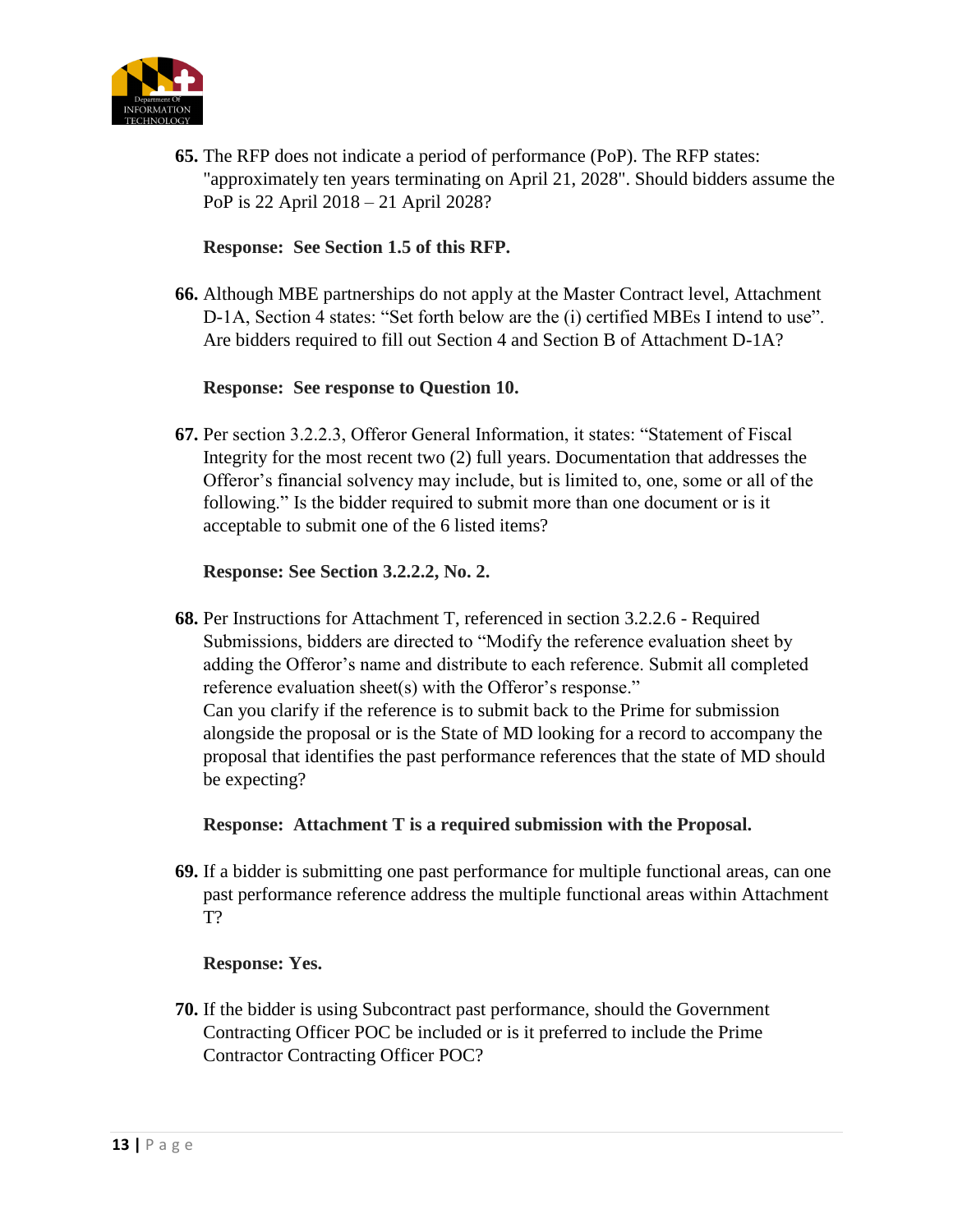

**Response: The Prime Contractor Contracting Officer POC should be used as the reference.** 

- **71.** Section 3.1.4 E-mail submissions C "**Offerors will provide these two passwords to DoIT upon request.**
	- A. **"**How would you like to receive the Passwords for the proposals?

a. In two separate emails, referencing the each of the documents – financial and technical?

- B. When should and Offeror expect the request?
- C. How will DoIT request the passwords?

## **Response: See response to Question 24.**

**72.** 3.1.4 E-mail submissions.

C. The State has established the following procedure to restrict access to Proposals received electronically: **all Proposal documents must be password protected**, and the password for the Technical Proposal must be different from the password for the Financial Proposal.

**Offerors will provide these two passwords to DoIT upon request** or their Proposal will be deemed not susceptible for award. Subsequent submissions of Proposal content will not be allowed.

Section 3.1.4 E-mail submission E. – Proposals submitted via e-mail **must not exceed 25 Mb**

A. 2 separate emails must be submitted by the Offeror, 1) RFP 060B2490023 – Expansion Window #2, Technical 2) RFP 060B2490023 – Expansion Window #2, Financial

B. Is each email considered a "Proposal" and must be under 25Mb, or is the total size of both volumes (add sizes together) considered the proposal and must not exceed 25Mb

C. Should company name be included in the subject line

**Response: The technical and financial proposals must be submitted in separate emails. Each email must not exceed 25 MB.**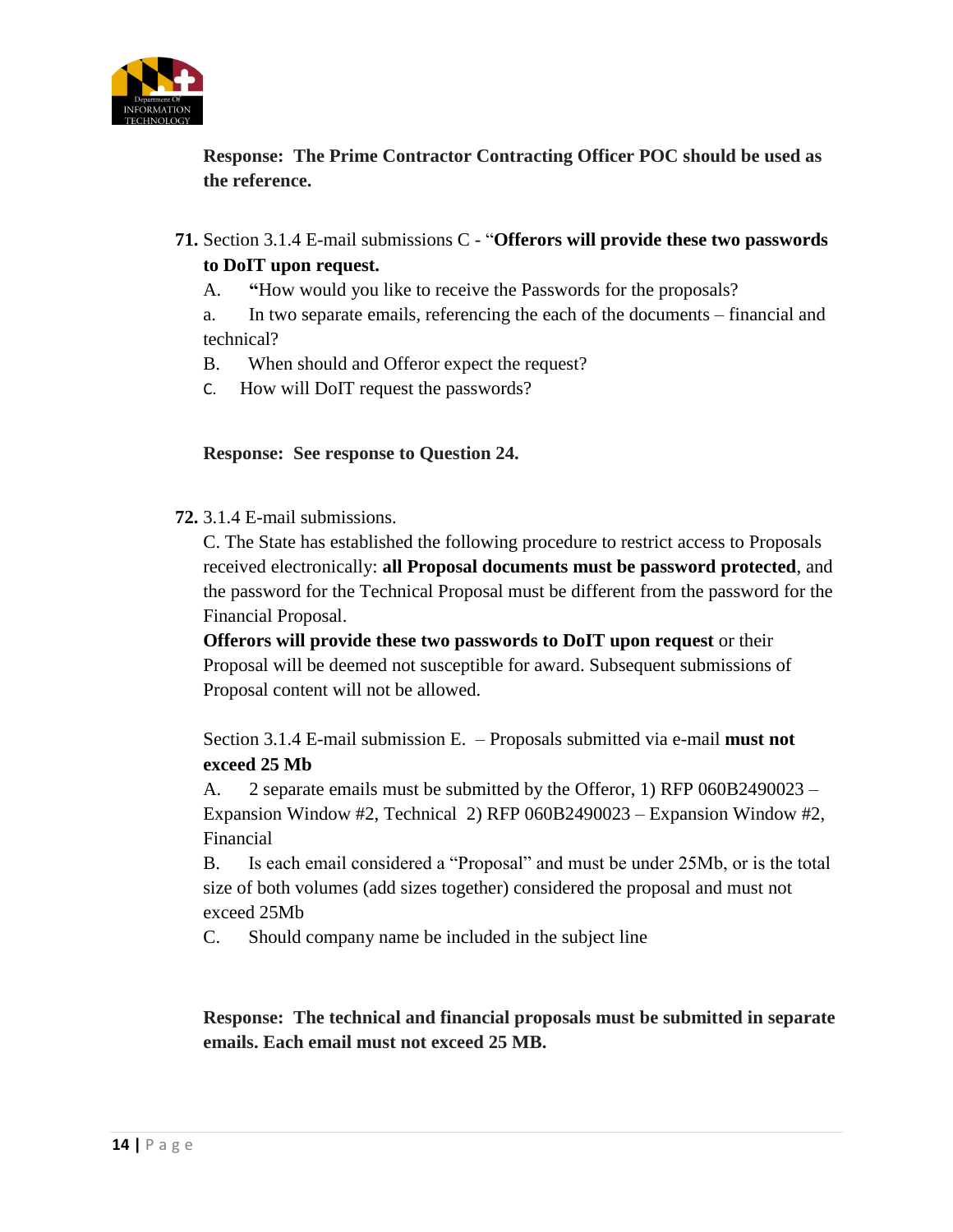

**73.** Q: Request for financial statements – Would unaudited financials with letter from CPA work for the financial statements? We can provide cash equity in out bank account along with credit line as well.

## **Response: Yes.**

**74.** · Q: Proposal needs to be only be sent in email password protected? State of Maryland will request for password. We will not send in the password with the proposal. Kindly confirm.

## **Response: Confirmed. Do not send the password with the proposal.**

**75.** · Q: We have applied for MBE and DBE certification in MD. We are already a SWaM and DBE certified in VA and DC? Would you consider VA and DC certifications? We should get approved soon with MD.

## **Response: See Section 1.24 of the RFP.**

**76.** · Q: On company insurance certificate, kindly provide what needs to be included along with State of MD being additional insured? What address needs to be included on the certificate?

## **Response: See Section 2.7 and Section 3.2.2.5 of this RFP.**

**77.** · Q: References for all the functional categories – kindly confirm that if we have covered all the functional categories with one of our large customer that we can utilize them as a reference for all the functional categories?

## **Response: Confirmed.**

**78.** O: Since this process can take a long time and our references have no idea when you would call, how do you plan to handle the situation? How does it impact our award? Would you leave them message so they can call back? Resource change positions or might be on vacation during the reference check. Kindly advise.

## **Response: Provide a reference the State will be able to contact.**

**79.** According to section 4.3, Financial Criteria: the Offeror is supposed provide prices for all labor categories for years 1-12.